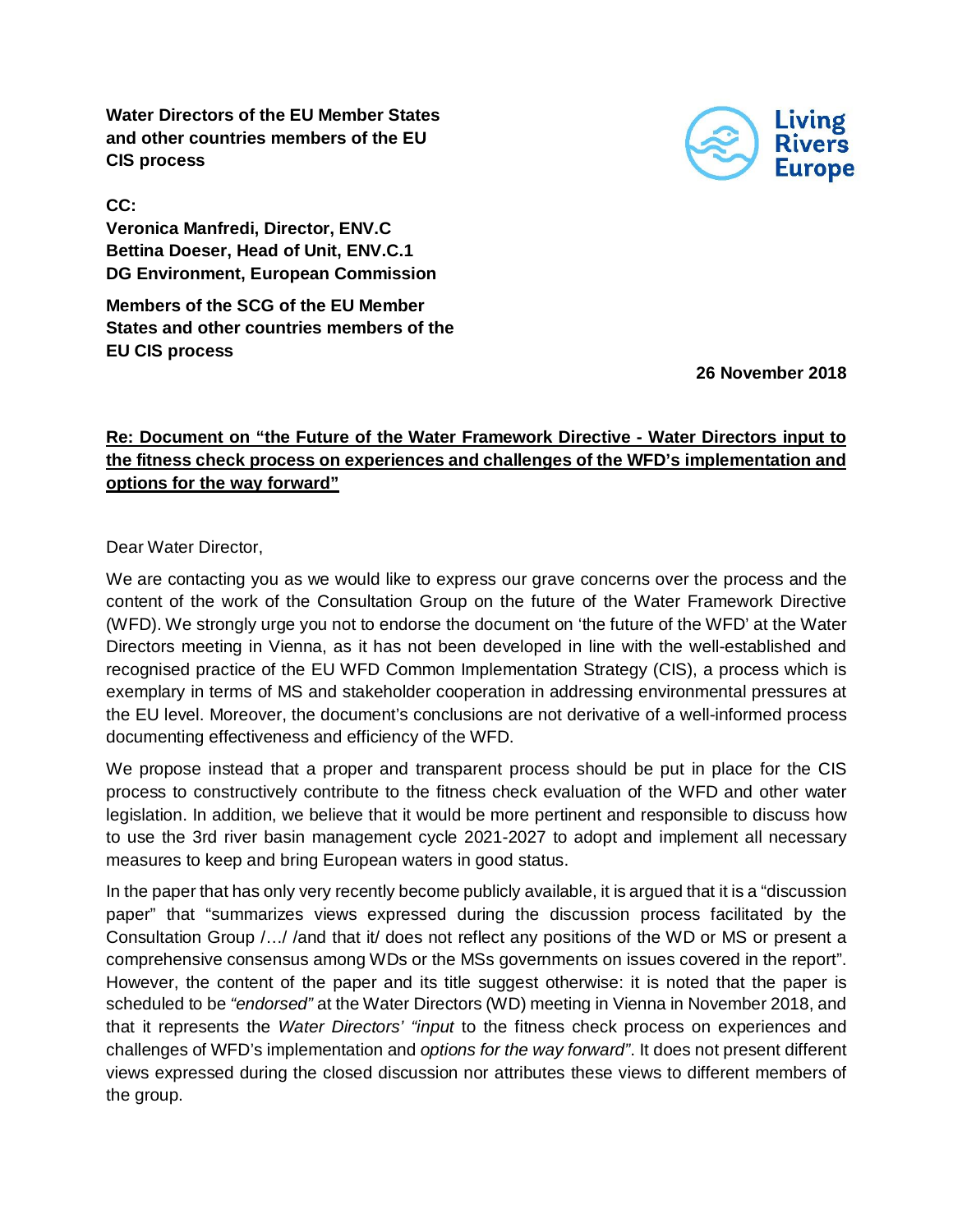In the Annex to this letter we outlined the shortcomings of the process of preparing the paper by the Consultation Group and concerns over its content and some of the options proposed. We stand ready to discuss in detail all the issues we are raising in this letter as well as other open questions addressed in the document prepared for the WDs meeting in Vienna.

Yours sincerely,

Ester Asin **Director** WWF European Policy Office

On behalf of *Living Rivers Europe*



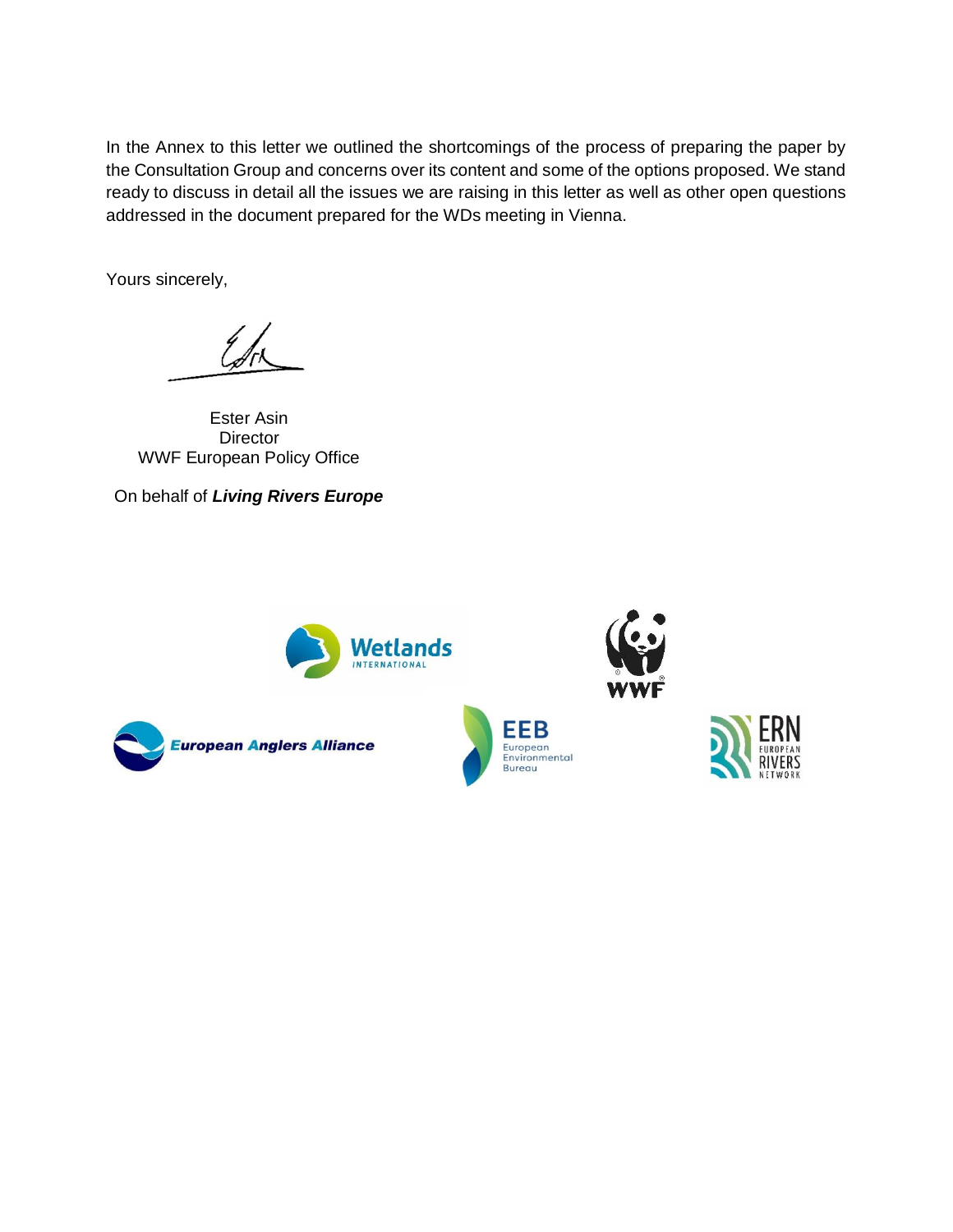## **Annex**

1. **Submission of a discussion paper directly to Water Directors, bypassing the SCG where stakeholders are represented, runs counter to collaborative modus operandi of the WFD CIS and the fundamental idea in the WFD that water management can only succeed with full transparency and active involvement of all stakeholders**.

The content of the paper or issues raised have never been discussed with the stakeholders, including environmental NGOs, and as such cannot possibly be endorsed by the Water Directors, which represent the highest decision-making body of the CIS process. Stakeholders have only been informed about meetings of the Consultation Group once they have taken place and because NGOs have specifically asked for any information about the process to be shared. Reports at the SCG meetings have been very short and never touched on the content of the discussions in the Consultation Group.

It is extremely worrying that Water Directors decided in their last meeting in Sofia "not to provide stakeholders with the draft report" on the future of the WFD; this marks a worrying change to the way Member States, European Commission, stakeholders and NGOs have been constructively collaborating in the framework of the CIS. It also begs the question why would such an important discussion on the future of the WFD have to be conducted behind closed doors effectively excluding those that have extensive knowledge and experience as regards the implementation of the WFD and are affected by it.

2. **Submission of a paper with proposals on how to change the WFD does not respect the Interinstitutional Agreement on Better Law-Making from 2016.**[1](#page-2-0) **This agreement clearly stipulates that revision of Directives should be based on evaluations. Making proposals for changes at a time when the evaluation process and the public and stakeholder consultation is only just starting, short-circuits the agreed process and undermines the role of stakeholders and the European Commission.**

The issues addressed in the document look at how to amend the WFD (there are clear statements made that the WFD needs to be changed to become 'fit for purpose'), whereas no conclusions have yet been made on the five assessment criteria of the fitness check evaluation and whether the directive needs to be changed or not. On the contrary, the last fitness check of the WFD in 2012 showed that the WFD is fit for purpose,<sup>[2](#page-2-1)</sup> a conclusion MS ministers agreed with - highlighting "that the current EU legal framework on water is extensive, flexible and essentially fit to address the challenges faced by the aquatic environment".<sup>[3](#page-2-2)</sup> Conclusions made in this paper are gravely undermining the EU process of EU law evaluations.

<span id="page-2-0"></span><sup>1</sup> https://eur-lex.europa.eu/legal-content/EN/TXT/?uri=uriserv:OJ.L\_.2016.123.01.0001.01.ENG

<span id="page-2-1"></span><sup>&</sup>lt;sup>2</sup> European Commission (2012) Commission Staff Working Document, The Fitness Check of EU Freshwater Policy, SWD(2012) 393 final; European Commission (2012) Communication from the Commission to the European Parliament, the Council, the European Economic and Social Committee and the Committee of the Regions, A Blueprint to Safeguard Europe's Water Resources, COM(2012) 673 final.

<span id="page-2-2"></span> $3$  Council Conclusions on a blueprint to safeguard Europe's water resources (December 2012) (Doc. 17872/12), para 8.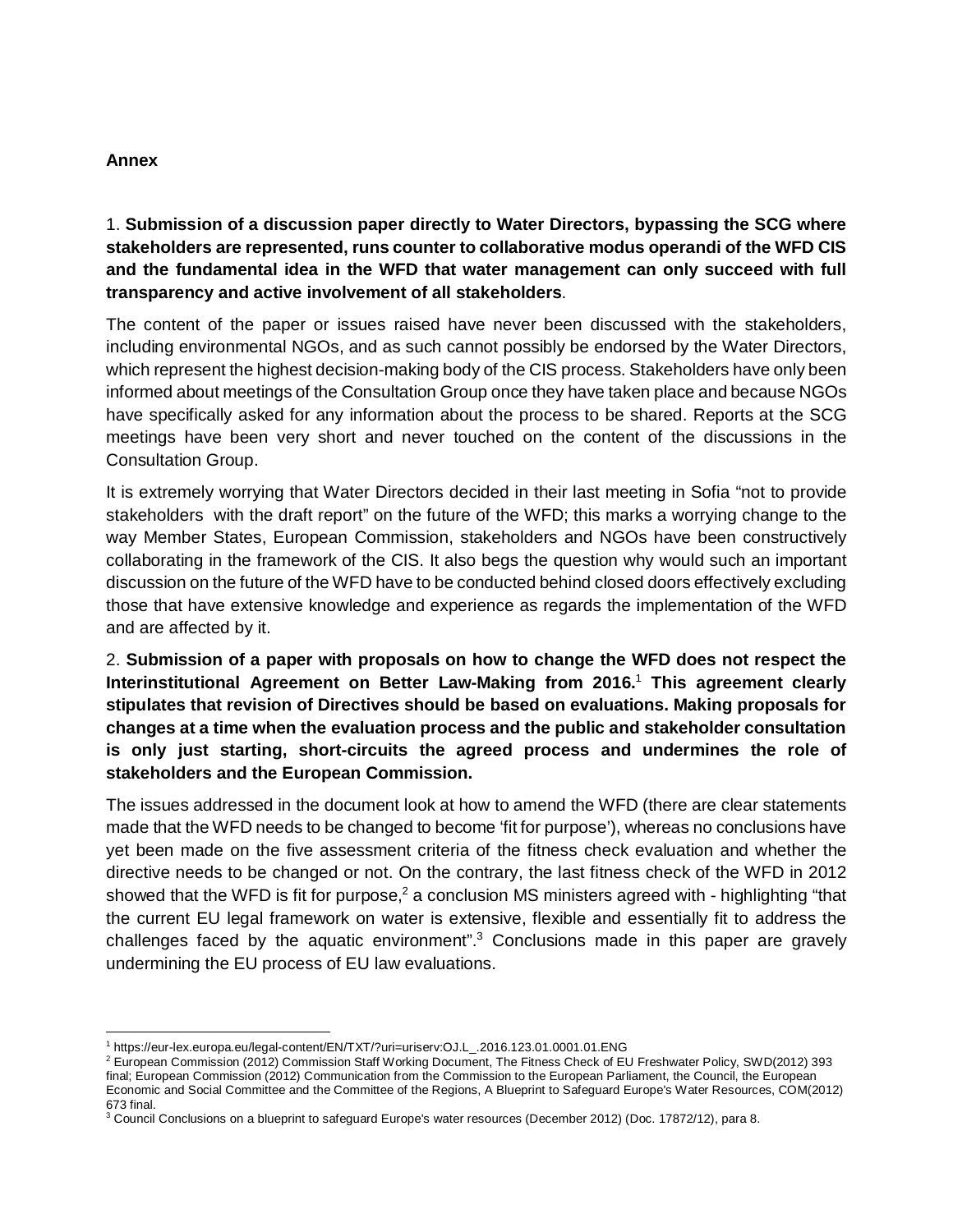The Consultation Group seems to misunderstand the 'backward-looking' character of the fitnesscheck evaluation of the WFD. Rather than providing evidence of the ongoing implementation against the five assessment criteria of the fitness check evaluation, the group jumps to the conclusion the WFD needs to be amended and "made fit for purpose in terms of enabling continuous and ambitious implementation beyond 2027". Unfortunately, the conclusion that the WFD is not fit-for-purpose is not supported by evidence and is mainly used to justify the failure to reach the objectives of the WFD due to implementation shortcomings. In our view, the main thrust of arguments in the paper seems to be on how to delay the action needed to bring our waters to good status without being in breach of the legal requirements of the directive. A message that would not be received well by European citizens.

**We strongly believe that all the issues identified by the Consultation Group can be addressed through the ambitious implementation of the WFD. So far, we have not seen strong evidence that it is the legal text of the WFD that prevents achievement of its objectives.**

3. Furthermore**, submitting to the CIS process a paper with proposals for amending the WFD undermines the mandate of the CIS to facilitate implementation of the Directive and the longstanding agreement between Water Directors that the CIS meetings should not be used to discuss issues which are for the Council to discuss**.

4. **The document makes far reaching conclusions concerning the future of the WFD based on flawed interpretation of the WFD, especially its derogation requirements, as well as the actual situation of the WFD implementation on the ground**.

This is especially the case for the part of the paper addressing the **question of the 2027 deadline**, which forms the bulk of the paper. Although the paper argues that it is "particularly important to critically analyse /.../ the efforts made to-date", such analysis is lacking in the paper and therefore leads us to the conclusions that this has not been done as part of this process. Hence, the conclusions reached on the fitness of the WFD in this paper are flawed.

For example, the paper argues that the environmental objectives of the WFD will not be achieved by 2027, despite all the efforts made by MS. A simple assessment of the use of exemptions in the 1st and 2nd management cycles indicates, that MS did not make all the efforts to address the pressures and drivers of less than good status, and that the ambition of the water management can be generalised as being low across the EU. Moreover, hardly any MS has initiated the preparation of the 3rd river basin management plans (RBMPs). It is therefore **not credible to argue that the deadlines need to be postponed as measures needed to achieve the WFD objectives by 2027 have not been selected or assessed, nor have economic assessments or any stakeholder engagement been performed**. **The paper does not show concretely what kind of effective measures have been taken across EU MS to address the major pressures on water ecosystems, such as agriculture or hydropower, and how these measures have failed to or are failing to effectively address the pressures**.

Our assessment<sup>[4](#page-3-0)</sup> of the WFD implementation shows that the WFD provides an effective **framework for addressing the main pressures facing freshwater ecosystems and with**

<span id="page-3-0"></span><sup>4</sup> Bringing life back to Europe's waters: The EU water law in action (September 2018), available at

http://d2ouvy59p0dg6k.cloudfront.net/downloads/bringing\_life\_back\_to\_europe\_s\_waters\_web\_1.pdf.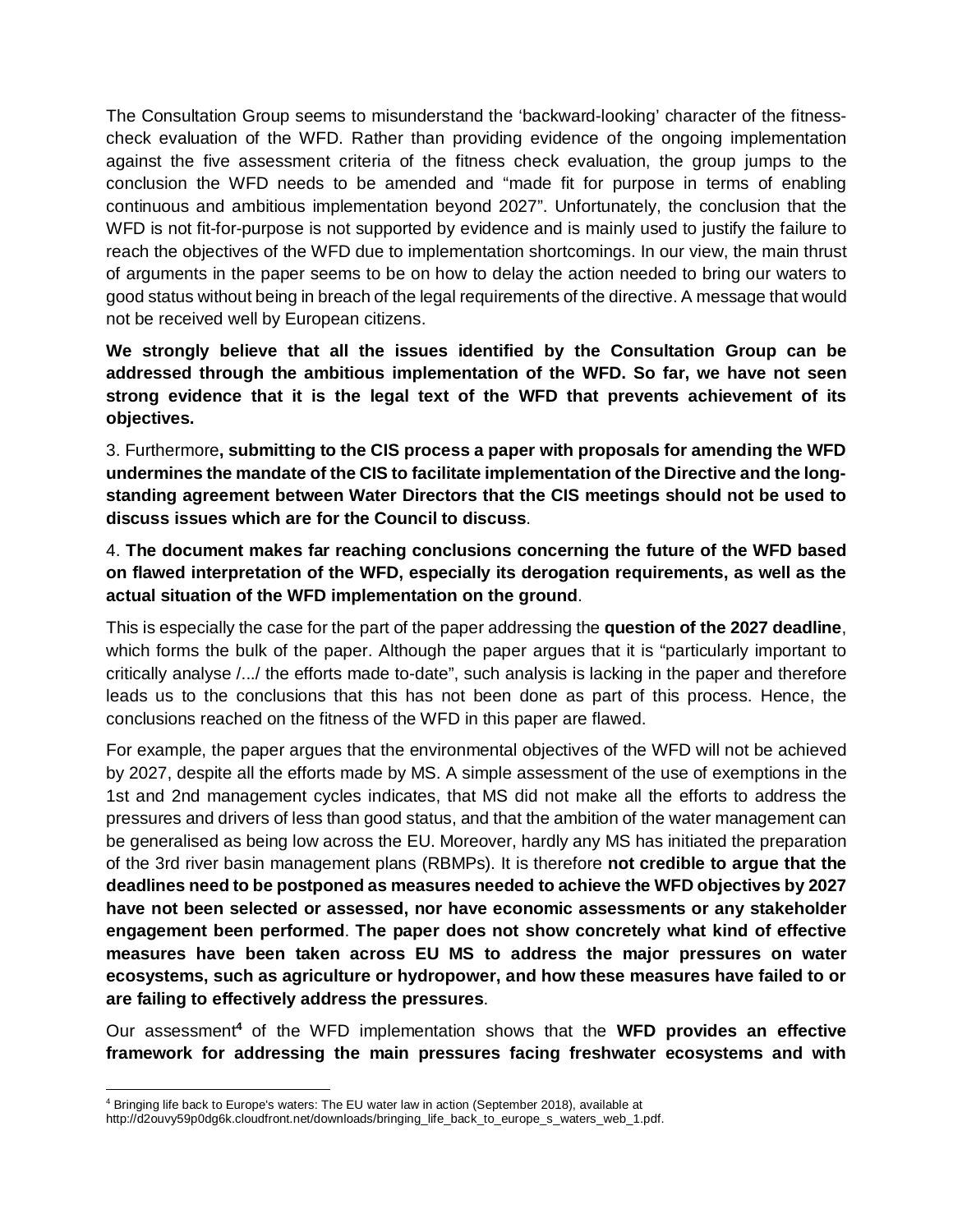## **political will it is possible to reach the 2027 objectives of the WFD and continue with water management beyond 2027 under the existing legal framework**.

5. The paper acknowledges that the WFD does not contain a sunset clause and hence its implementation as well as river basin management planning will need to continue post 2027, including in order to prevent deterioration and address chemical pollution established by the revised list of priority substances under the EQS Directive. This is also our interpretation of the WFD and thus we disagree with the conclusion of the Consultation Group that the current legal framework prevents the Member States from adopting necessary measures for improving the status of the water bodies after 2027. WFD not only enables but requires the review of implementation of planned measures and adoption of *any additional* measures in the next river basin management cycle, in case time exemptions have been applied. Moreover, WFD requires for those measures and timelines to be included in the RBMPs. If the intention is really to maintain the high level of ambition of the WFD as stated in the paper on several occasions, surely the focus should be on how to use the upcoming 2021-2027 river basin management planning cycle in order to finally meet the objectives of the Directive across the EU without delaying action to 2045 (as proposed in Vienna at the EU Water Conference, September 2018) or abusing the derogation provisions of the WFD.

6. Furthermore, MS' argument that they will resort to the application of Article 4(5) derogation as it becomes clear that good status will not be achieved in many cases by 2027, is not justifiable by the text of the WFD. As expressed clearly in the *'Discussion paper on the use of Article 4(4) and 4(5) exemptions in the future RBMPs and the concept of natural conditions'*, prepared by the EC for WDs meeting in Bratislava (November 2016), "Article 4(4) and 4(5) WFD are essentially different. Article 4([5](#page-4-0)) is not an alternative to Article 4(4). Its application should be exceptional and limited".<sup>5</sup> Furthermore, any attempt to "unduly extend the application of Article 4(5) in the 2021 RBMPs will likely face important difficulties in terms of justification, assessment and scrutiny. It may also send wrong and confusing signals to stakeholders and have negative consequences in terms of weakening the implementation of the WFD, all in exchange of no clear benefits".<sup>[6](#page-4-1)</sup>

7. In the paper prepared by the Consultation Group it is consistently argued that the reason for proposed options for changes to the WFD is the need to maintain the ambition in water management in Europe after 2027. However, **many of the proposals made and considered would lead to a significant weakening of the EU water management framework and lowering of the ambition**, even if the actual standards (i.e. good status/potential; non-deterioration) would not be changed. Taking into account the current application of Article 4(4) exemption and lack of enforcement, we are convinced that **giving an opportunity to extend the achievement of the environmental objectives for reasons other than natural conditions beyond 2027 would lead to continued procrastination or even permanent avoidance of WFD compliance**. It would even further lower the ambition in water management across the EU. There is no assurance that objectives will be delivered upon if Article 4(4) would allow for extensions after 2027.

8. Moreover, it is absolutely crucial that the 'one out all out' principle regarding the status of water bodies is maintained. **The 'one out all out' nature of status objectives for the WFD has been**

<span id="page-4-1"></span><span id="page-4-0"></span> $5$  Discussion paper on the use of Article 4(4) and 4(5) exemptions in the future RBMPs and the concept of natural conditions, https://circabc.europa.eu/d/a/workspace/SpacesStore/be6ccb2d-1f7a-4750-b146-11fe72b82261/WD2016-2-1%20Item%201%20- %20Continuation%20thought%20starter%20discussion.docx. The document 'Natural Conditions in relation to WFD Exemptions' endorsed by WDs in their meeting in Tallinn (December 2017) also recognises that 'Article 4(5) is different in nature from Article 4(4)'. 6 Discussion paper on the use of Article 4(4) and 4(5) exemptions in the future RBMPs and the concept of natural conditions, *ibid.*